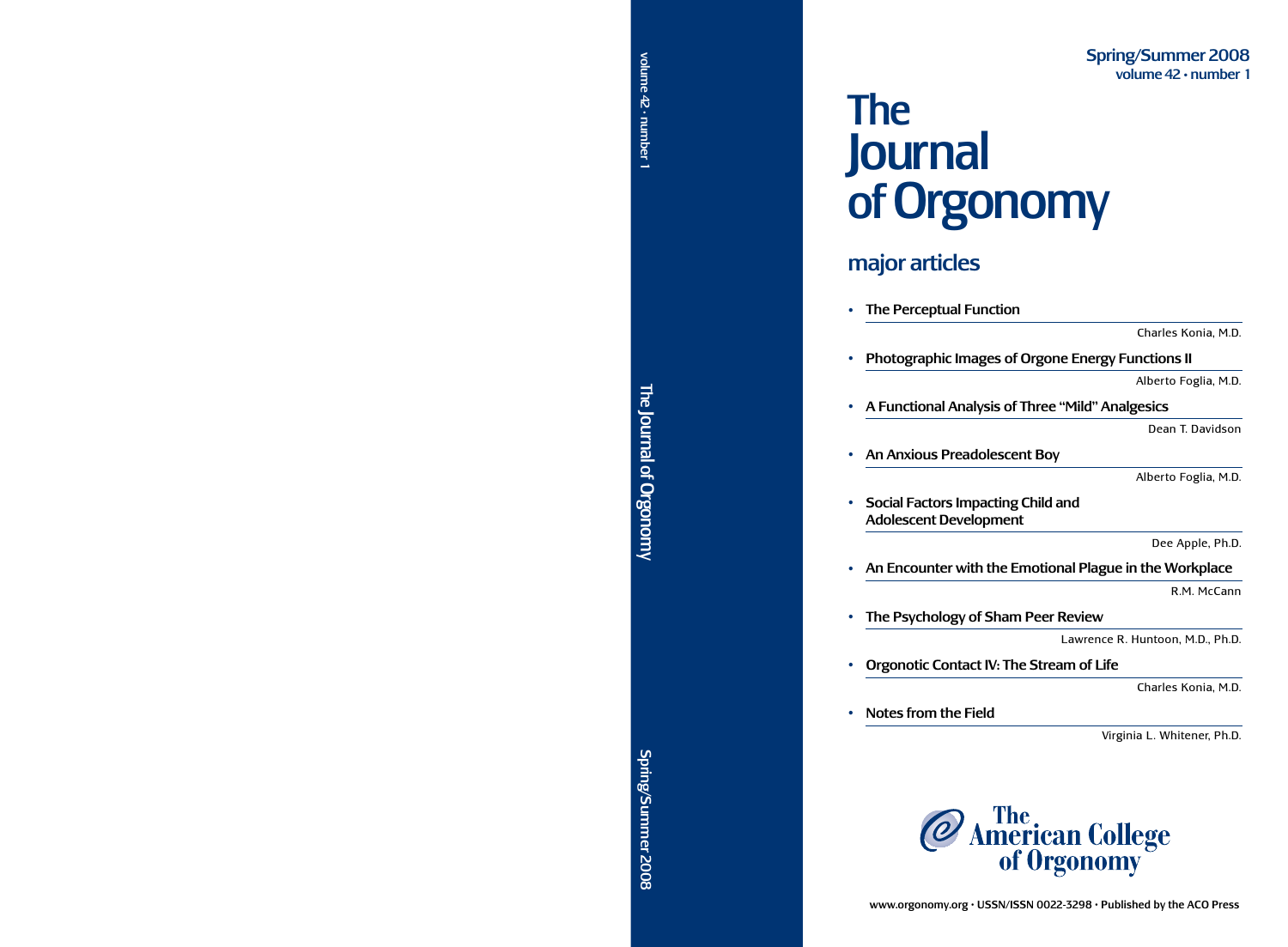# Social Factors Impacting Child and Adolescent Development, Part **I**\*

*Dee Apple, Ph.D.*

### Abstract

*Reich incisively noted that the very future of our planet depends on the bioenergetic health of the generations of children yet to be born. Nothing was more important to him than protecting the health of infants, children and adolescents—the prevention of chronic armor. Social orgonomy provides an essential and unique understanding of the social factors that either support the bioemotional health and development of children or disrupt or destroy their health and thus humanity's hopes for the future.*

*This article reviews those social factors that protect children's health and ability for self-regulation. It then considers some of the many social phenomena that disrupt healthy functioning. These include, among others, the effects of the current social transformation from an authoritarian to an anti-authoritarian social order, each with unique and destructive forms of social armor and compulsive morality, and various social manifestations of the emotional plague as they adversely impact the development of children.*

# The Social Basis for Healthy Development in Childhood and Adolescence

The fate of the human race will be shaped by the bioemotional health of the children of the future.

While all parents want a good life for their children, even the most well-intentioned, orgonomically informed parents struggle sometimes in vain to prevent life-destructive events from damaging their children, to protect them from the process of armoring which occurs over and over, generation after generation. They are frustrated by their own limitations and the mistakes they make with their children. They are disturbed by their inability to influence or control the destructive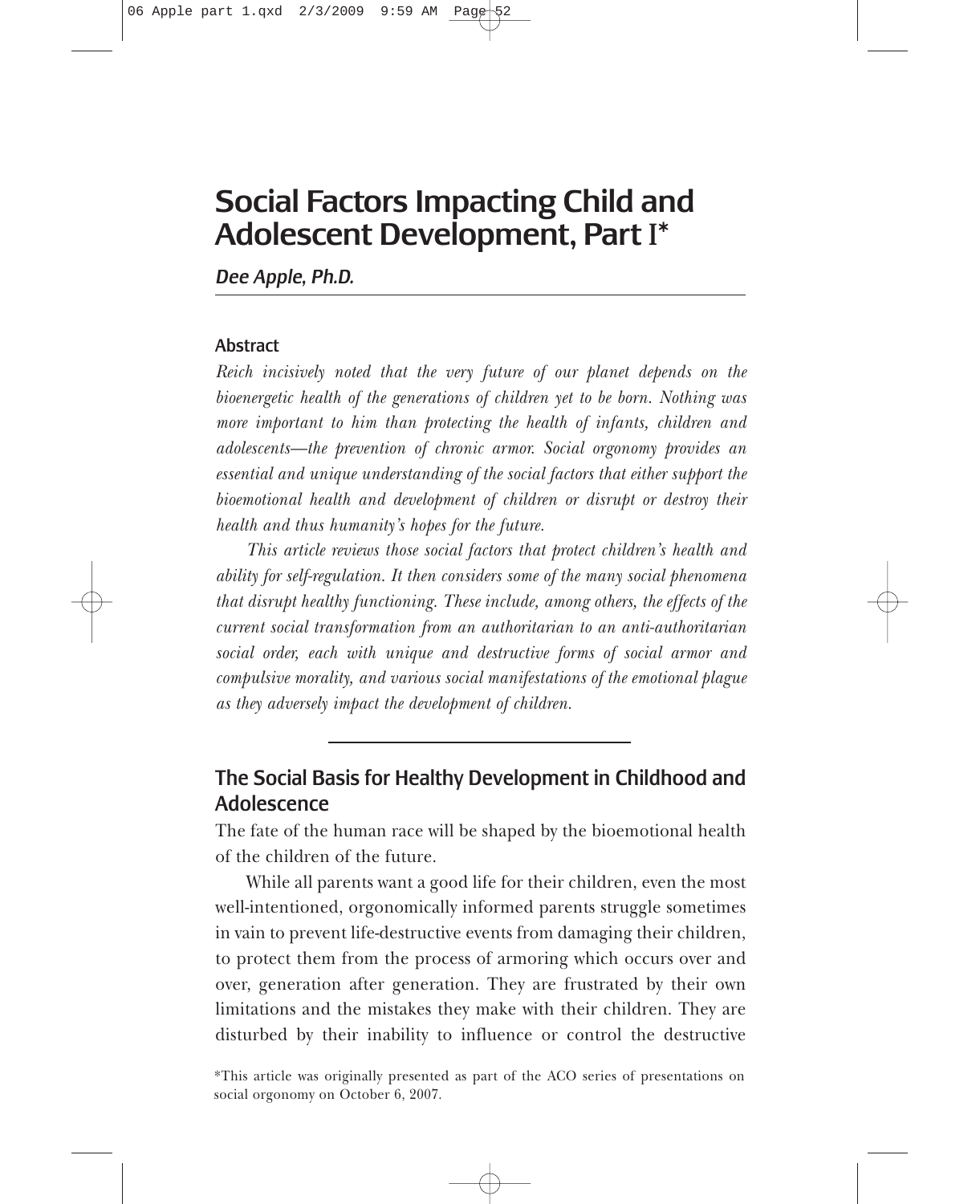they perceive in the social environment in which their children live and grow. Sometimes they may not even see the dangers that are pervasive and yet subtle. These days most people are also so busy. In addition, sometimes parents are "out of it," out of *emotional* contact. They, along with their own parents, grandparents and great-grandparents, have tried admirably to build a wall against social destructiveness, with all sorts of social theories, political and educational reforms, more or less useful suggestions from "the experts" on how to raise children, with resolutions and even revolutions. However, in terms of the ultimate goal of preventing armoring, parents have failed, sometimes miserably. As Wilhelm Reich implied, and we all sense, we have tried to swim to freedom with our legs shackled, and many have been lost or even drowned along the way. Yes, there has been progress here and there, though most times it is one step forward and one step back, or the progress is a drop in the bucket. It may seem that there are no simple answers to the world's problems. In truth, there are simple answers, but no *easy* answers, and there certainly are no shortcuts.

Yet, there is hope. Every day thousands of healthy, unarmored children are brought into the world. With the birth of each child, there is a new lease on life for humanity. As we will discuss, this hope is foreclosed by humanity's lack of contact, by social armor, and by the emotional plague. While this hope can only be realized if people muster the bravery and the decency to realize and face their limitations, bravery and decency, even if not in short supply, would not be enough. There is a need for a more thorough, scientific understanding of the emotional plague and other forces that cause the armoring of infants and children. Then and only then will people be able to see where and how they can step in and help.

As Reich stated, "There is little more detrimental to the cause of healthy functioning in children than child therapists who are strutting around boasting about what they can accomplish in a few sessions with a few manipulations; or parents who react to misery in their children with hurt pride, fearing what public opinion will say about them (Reich 1983, page 54)." As Dr. Whitener made clear in her social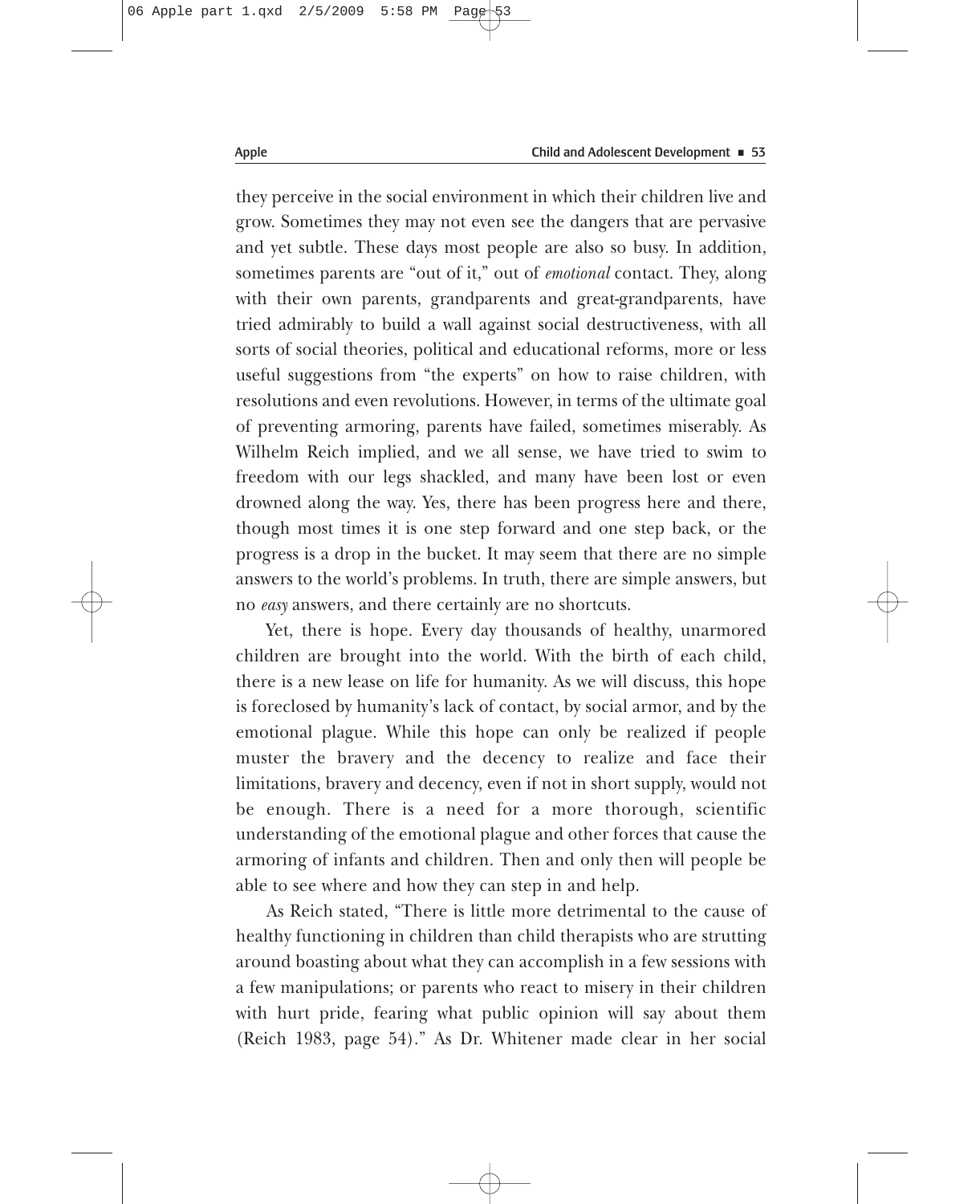orgonomy presentation, "No Man Is an Island," we are all in this together (Whitener 2007).

This article is concerned with social factors that support the preservation of health in children, and those factors that disrupt and destroy the opportunity that begins with each and every human birth on this planet and that continue throughout the lives of children and adolescents. If even one-quarter of the public opinion devoted to the anxiety over global warming could be transferred to awareness of the destructive effects of armoring, what a different world we would experience. Moreover, it would no doubt end up benefiting our planet's environment as well.

I am going to discuss the social basis for the orgonomic criteria for health, and what happens when things do not continue developing healthfully in individuals and their surrounding social culture. I will then illustrate these orgonomic principles by discussing a few of the many current social factors that affect children and adolescents, and parents, as they try to do a good job raising children or as therapists, working with them. I will end with some thoughts about the parents' role in protecting the health of their children.

In one way it is all very simple. In each newborn infant, profound natural functions and the health of the child are entrusted to social institutions created by humans. Everything then depends on whether these institutions support and protect natural functions, or whether they frustrate and even attempt to destroy these basic functions of life. For example, caring for the newborn infant requires natural social skills and abilities, the most important of which is the ability for genuine emotional contact, which I will define shortly. These abilities are energetically and biologically rooted, and can be supported but not replaced in any way by artificial cultural measures or training programs, even the most scientifically designed. Moreover, social institutions and customs that are destructive to contact can all too easily thwart them.

We cannot intelligently discuss the social forces that impact child and adolescent development without first considering what healthy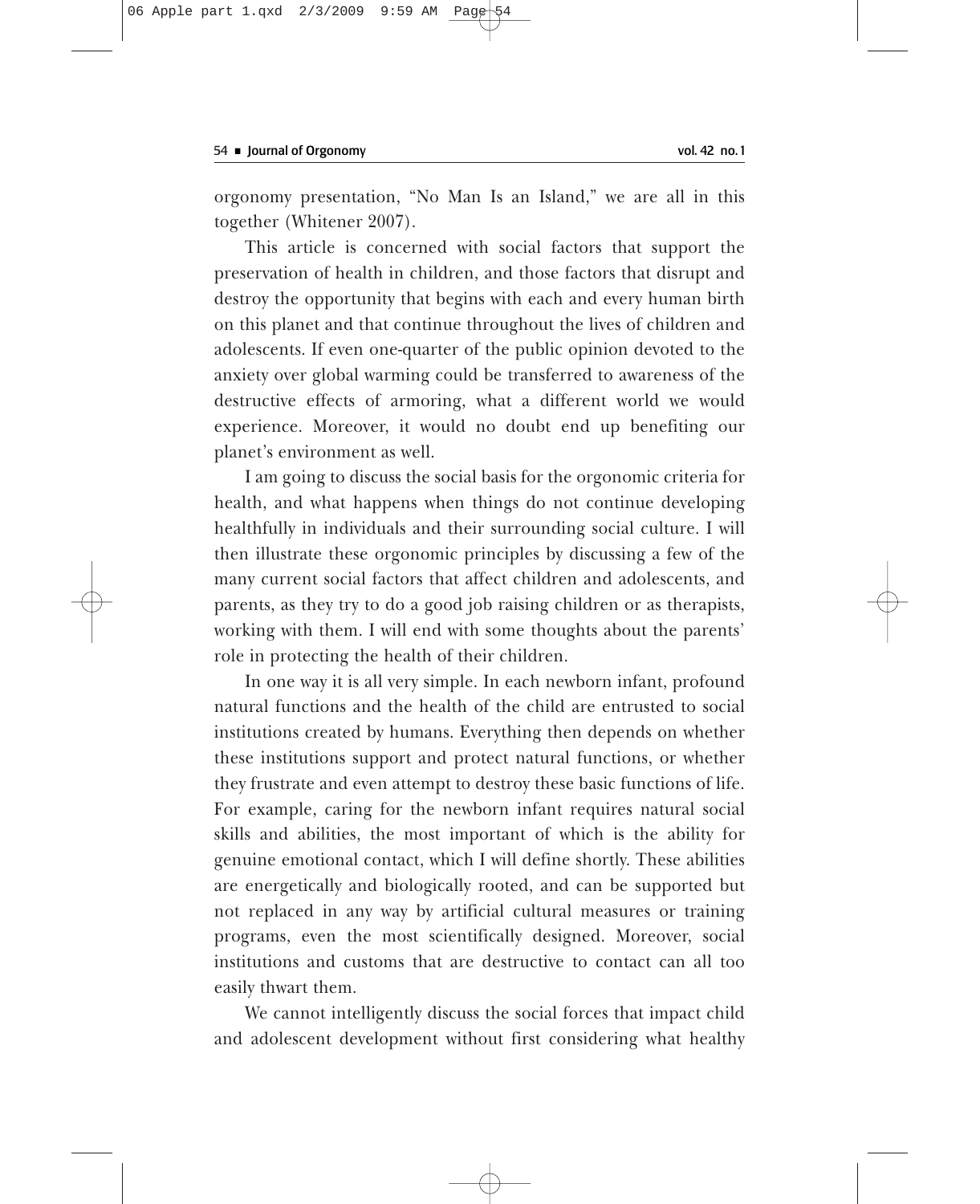development is. What does the healthy child look like? How does he or she function? What criteria and characteristics does orgonomic psychiatry and sociology provide in defining healthy development? How can we possibly know what is unhealthy, or how to help, without knowing what health looks like?

# **Health**

As has been stated before, the orgonomic perspective is based on *bioenergetic functions* and leads to clear criteria for healthy functioning. This is unlike the traditional medical model, where health is basically defined as the "absence of disease." Having clear criteria for health is very helpful, specifically in raising children, and distinguishes orgonomy from other perspectives.

Healthy functioning originates from the biological core, meaning that healthy impulses of love and appropriate aggression are allowed expression in relationships, work and various interests in life. Healthy functioning is characterized by the capacity for full bioenergetic pulsation, the capacity to tolerate both biophysical expansion, experienced as pleasure, and contraction, experienced as anxiety. In health, expansion predominates over contraction.

However, in our society today, the vast majority of children and adults have some degree of what Wilhelm Reich called "armor" chronic rigidity of the musculature and corresponding rigidity of the character—and to that degree cannot tolerate spontaneous emotional life. Early armoring forever alters the natural primary expressions and impulses, including those of love, that originate from the biological core. When they finally do break through the armor, these become secondary impulses that are distorted, more inhibited or harsh, and are necessarily irrational and destructive to the individual and/or society. Individuals who are more significantly armored are constricted and remain relatively fixed in chronic contraction. Or, they may react with a false expansion to counter the underlying contraction.

As Reich noted, health consists not in the absence of disease, but in the ability of the organism to overcome sickness and to emerge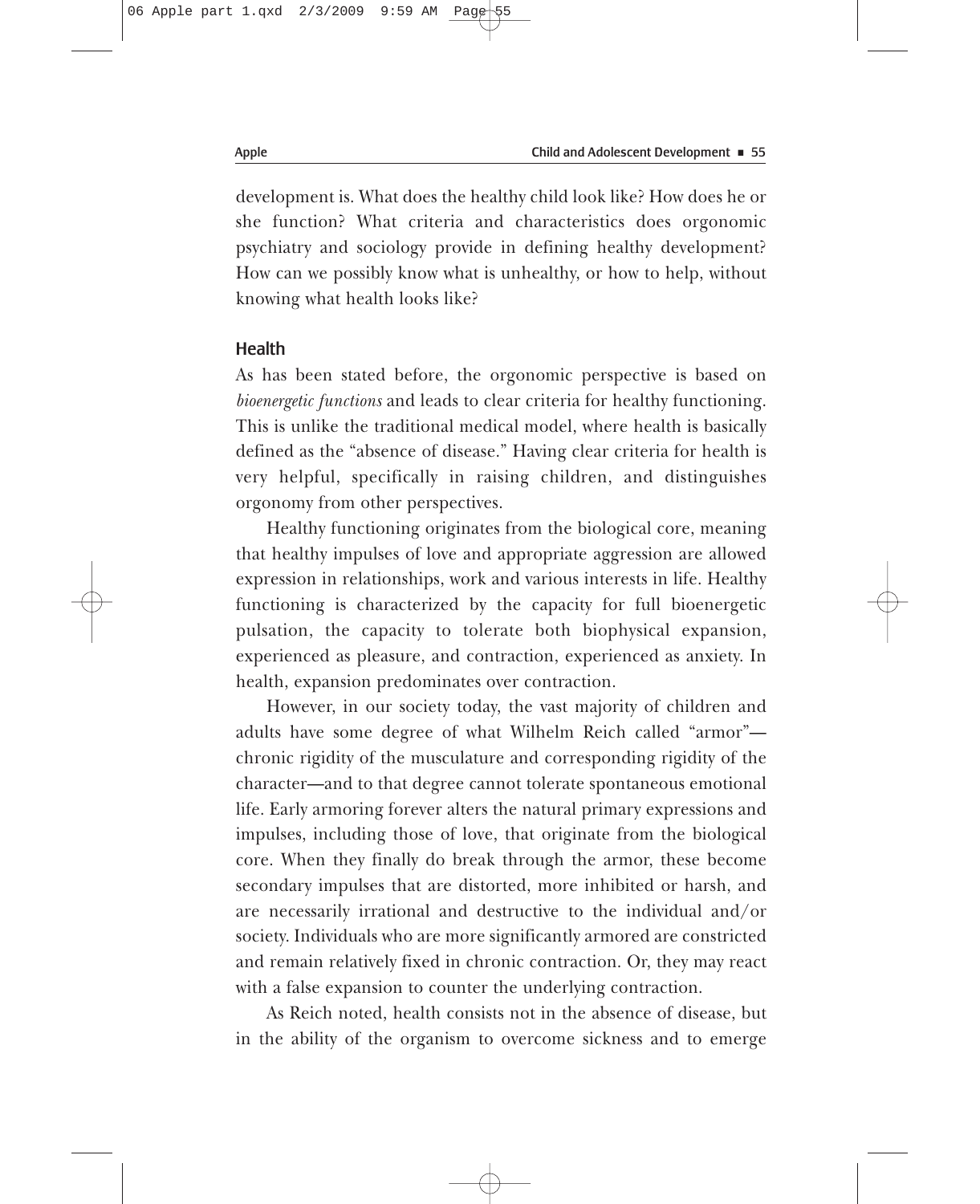basically unhurt; in whether the organism is capable of pulling out of unhappiness and illness. The difference between healthy and sick children is the capacity of the healthy child to get out of acute, potentially damaging emotional entanglements and not to be "stuck" for long.

What would a child be like if, from the very start, the only consideration was protecting the health and the development of the child? To not only allow, but also support the development of all her natural-born functions? Not just those currently "approved of" or those adults are comfortable with, but all the functions that the child is born with as part of his biological and energetic heritage. What would that child be like if all other interests (the church, nationalism, current education theory and practices in medicine and psychiatry, the in-laws' wishes, the neighbors' opinions, politics, worry about the future—getting into college, etc.), if all such interests took a back seat?

It is important to realize that even now, some sixty years after Reich began research on infancy and childhood, we do not really know what a "healthy" child would look like in our society. Many of the *ideas* we have are, largely, an expression of our current social paradigm, which is heavily burdened with obsolete, armored ways of life and with irrational rebellion against those ways of life.

To the degree that a society is armored, corresponding armored social institutions and processes define "normality" according to interests outside the sphere of the child's natural needs. They all start with some *conception* of what the child *should* be like, not what they *are* like; how they *should* grow, not how they *would* naturally develop if allowed and encouraged. These conceptions are distorted, mechanistically or mystically derived ideas, just like the notion that "the Earth is flat" or "the Earth is the center of the universe." They dictate goals to be achieved, or beliefs to be maintained. And as we will soon discuss, when we consider the effects of the emotional plague in raising children, woe to those who try to challenge these ideas, like Copernicus, or Reich. Rather than adapting understanding to actual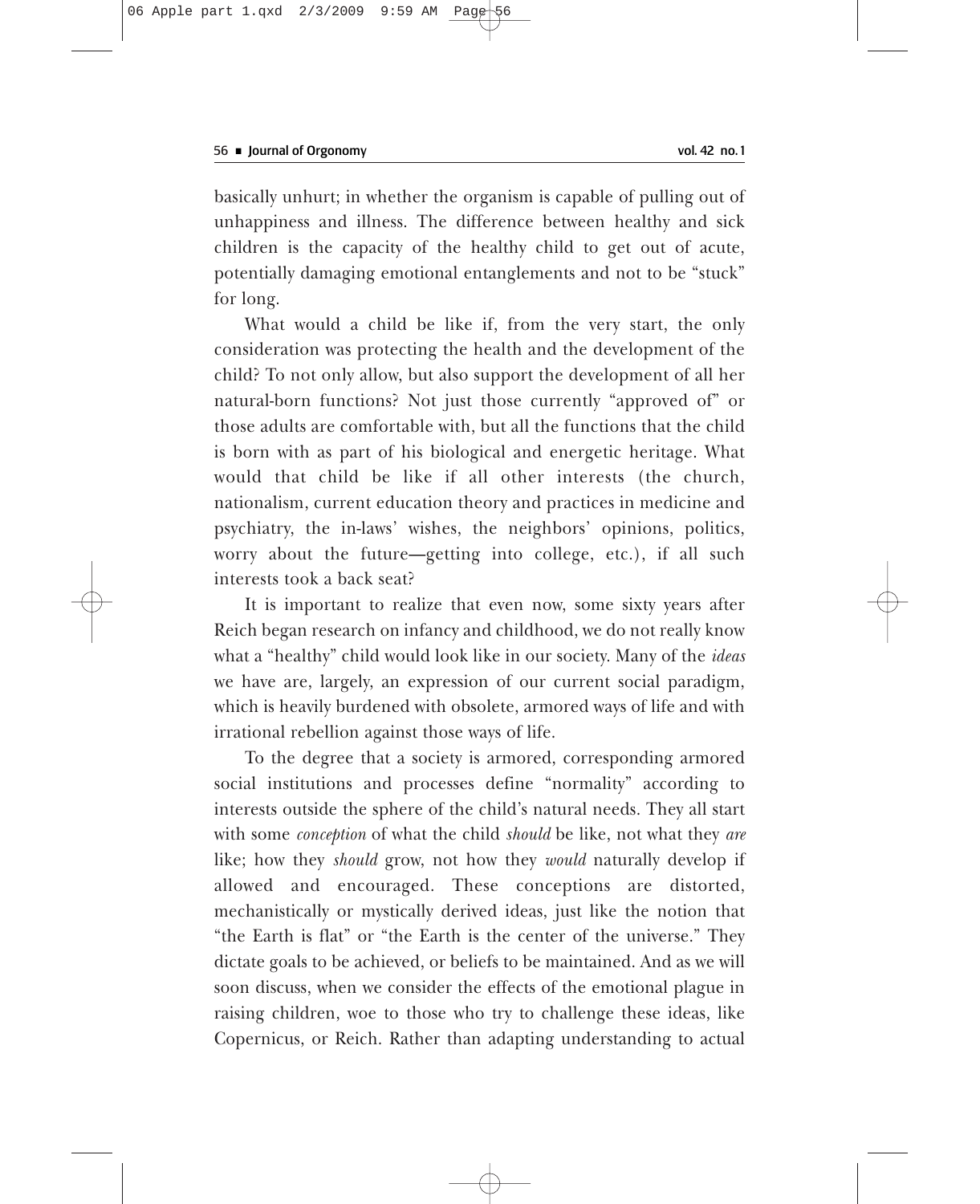observations made with fresh eyes, the tendency is to adapt the child to conceptions that run counter to what is true and natural.

In addition, most observations of children that contribute to notions of what is "normal" are of armored children. Most research is of the "statistically average," armored person. Thus, secondary drives are not distinguished from primary ones and are mistaken for "normal" behavior. Such observations, although "accurate," are of limited value where the natural health of children is the concern.

We do know that to the extent that parents are able to protect the natural healthy development of infants, children and adolescents, their healthy functioning is characterized by what we call "selfregulation"—the natural capacity of the individual, if not significantly damaged emotionally or biophysically, to govern themselves according to inborn, healthy, natural biological needs.

Self-regulation includes the developing capacity to modulate *between expression and restraint* in both the biological and social realms. I think of this ability as somehow akin to the old term "instinct." It is there from conception, develops organically, can be encouraged in contactful social relationships, or disturbed in their absence, but cannot be "taught" or "programmed" later in life. There are certain periods along the continuum of development where there are special opportunities for advancing and strengthening the capacity for selfregulation, perhaps even opportunities for reorganizing the skills, abilities, and processes that are involved in the process of selfregulation. At each of these critical periods there are new tasks that confront the individual that must be mastered in order to move forward to the next opportunities and new challenges. This has important implications for parents—truly effective, contactful communication with the child or adolescent best begins with a foundation laid in infancy. It cannot easily be "added on" later in life.

One increasingly hears the term "self-regulation" used these days, and even more often, "self-control." However, these terms are usually found, for example, in the context of kids learning time management skills so they can get their homework done and get into college. If there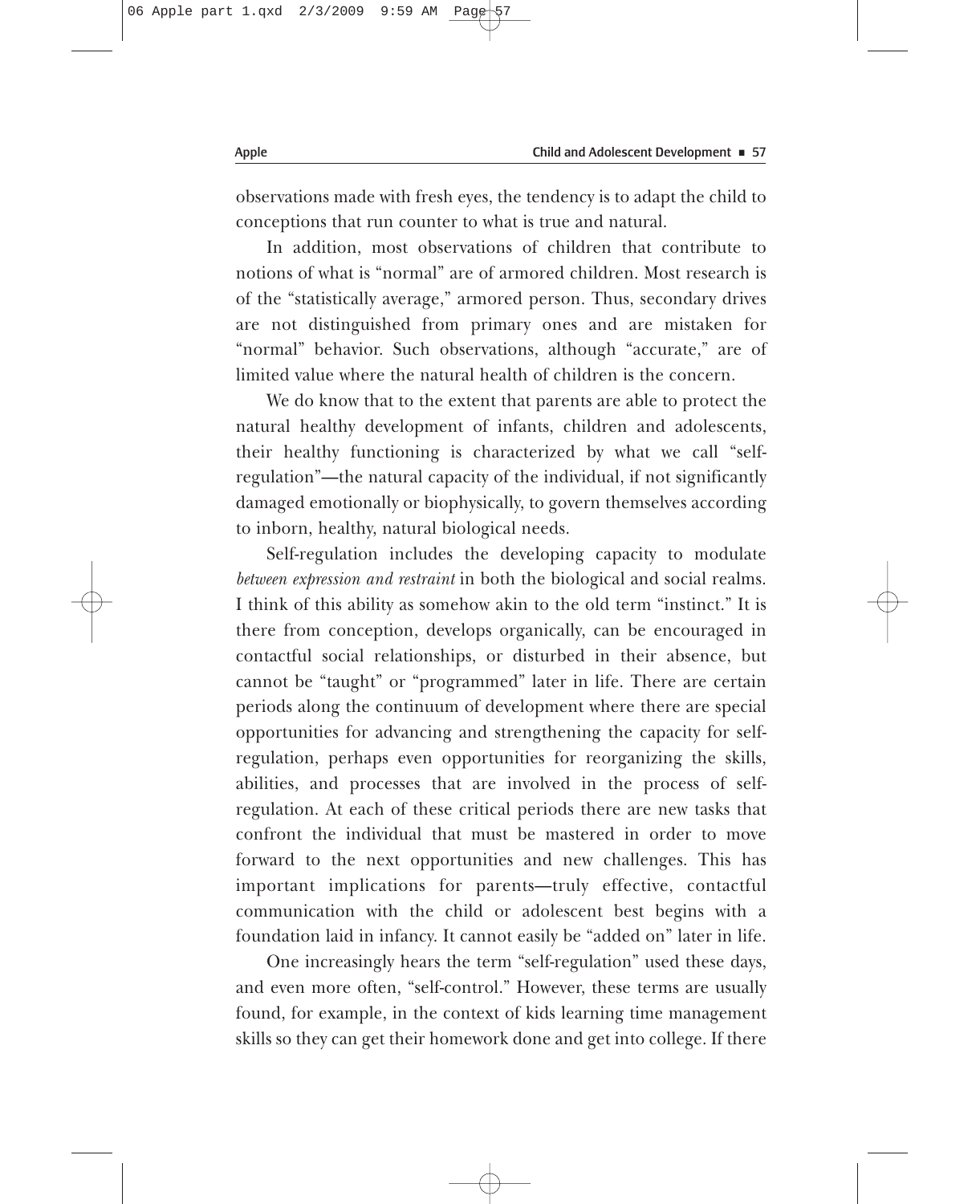is talk of more profound natural functions, such as sexuality, there may be talk of restraint, or of expression, but rarely of the ability, or the natural right, for both full expression *and* restraint of this function.

This is probably a good time for a warning: While it is invaluable to have some idea of health to serve as a guide, as a lighthouse to steer by, the ideals of "absolute" health and an "absolutely healthy" child contradict the reality of the world in which children grow up and function. Even healthy life processes are not "perfect" in some mystical sense, and our society and culture are far from healthy. Thus, we have to watch out for becoming mystical about "health," lest it become just another compulsive "goal" parents mechanically and moralistically push on themselves, and their children.

#### Parents and Family

As Dr. Whitener demonstrated so wonderfully in her talk (Whitener 2007), no man or woman is an island. This is particularly true early in life. To be sustained, the energetic aliveness of the newborn infant requires the aliveness of its surroundings, most importantly in the social relationship with its mother. When Reich speaks of the "wholeness" of the biosystem, he is not just referring to the totality of the organism, but to the complete harmony of the child with its environment. The infant starts to self-regulate if the mother is *capable,* and *supported* by the contactful social environment, in self-regulating herself in relation to the infant. It is nearly if not completely impossible to have healthy, self-regulating children growing up in a sick environment.

Similarly, because health develops and is encouraged and protected in a relationship, it makes little sense to talk about the relative health of children without considering the relative health of the parents. For example, the parents' reactions to the child's first exploratory touching of his or her genital are crucial moments when culture, represented in the individual character structure of the parent, may impose itself on the child's natural biological and energetic functioning. The parents' reactions during the early periods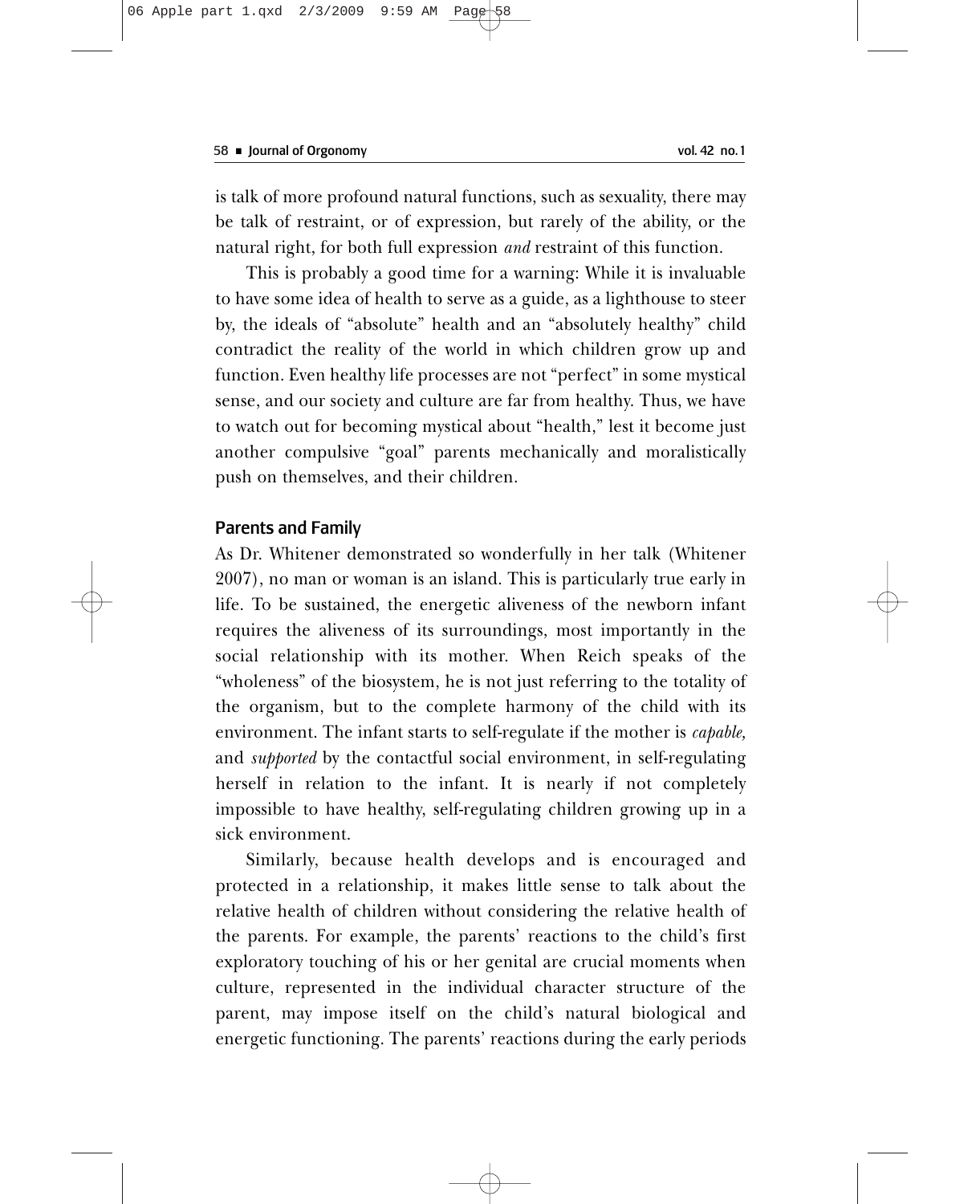of development have a lasting, health-preserving or traumatic influence on development, including sexual development and the ability for self-regulation.

The basic tasks of all contactful parenting and education are directed by the interests of the healthy infant and child and not by any other interests, agendas or appearances. The goals are to nurture and protect the natural plasticity of the new or young organism's bioenergy, and to remove every obstacle in the way of its movement and development.

Uninhibited bioenergetic pulsation, the essential criteria of health, is a function thoroughly dependent on stimulation from and contact with the environment for its fullest expression. Whether we consider infant and mother, adolescent and parent, or loved one and beloved, it really does take "two to tango" in order to achieve the fullest illumination of healthy development or engagement with another person. The parent who has established good bioenergetic contact with the infant can best encourage its healthy functions.

In a healthier family, the parents are in contact with all the energetic and biological needs of their children and adolescents and support their appropriate gratification. There is tolerance of the child's healthy emotional expression and such children are free to develop and direct their lives according to their unique nature and core impulses. In these circumstances the Oedipal ties to the parents, a cultural artifact specific to armored society and families, do not develop, at least not intensely.

Occasionally you will hear someone basically state that selfregulation consists of letting children do whatever they want, with the idea that eventually they will figure something out and arrive at health. *Nothing could be further from the truth*. In addition to allowing the child the freedom of self-expression, genuine love also requires that the child be taught restraint, the root of responsibility, and not to interfere with the lives of others. Genuine contact is required to know how much freedom and independence to "give/allow" any given child/adolescent at any given time, or how much and what degree of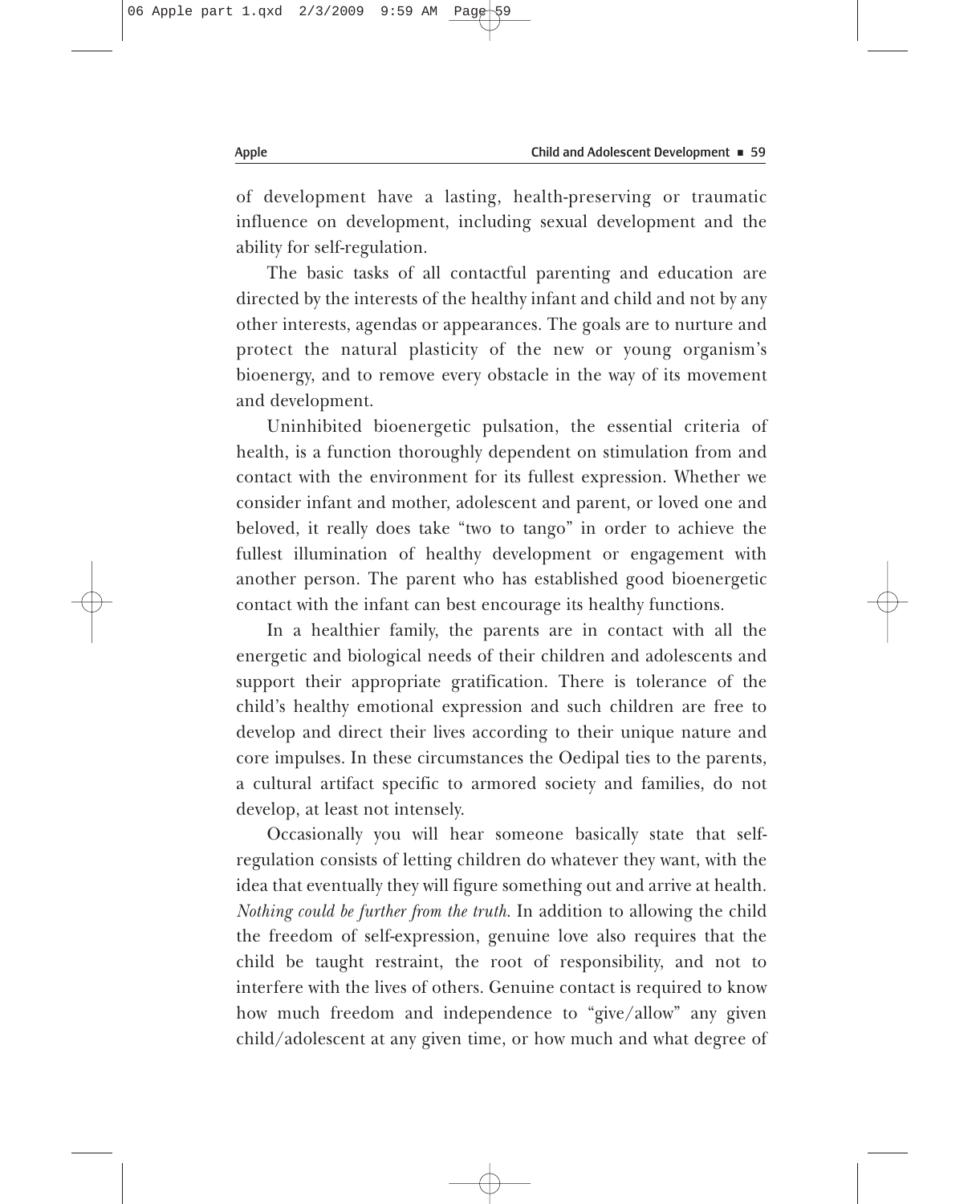restraint is necessary. Contactful family interactions include neither deprivation nor overindulgence, so the child develops without forming chronic inhibitions and rigid, distorted attitudes and becomes an increasingly independent member of the family and society.

In addition, the parent must provide a protective function. In order to raise relatively healthy, functional children, parents must be able to accurately perceive the neurotic world clearly for what it is, to sense the presence and effects of rigid social armor, and to tactfully oppose the accepted norm where it hampers the health and well-being of their child. Sounds straightforward enough, but, of course, it is often not so easy. Nonetheless, *nothing could be more important*. It turns out that the child's inborn and continuing natural health provides the most effective inoculation against sickness of all kinds throughout life. Its effectiveness can never be replicated later in life by mystically or mechanically derived tactics or strategies, no matter how well intentioned or packaged.

# Social Disruption of Healthy Development and Functioning

What are the social factors that undermine the health of children and the best efforts of parents? On the broadest level, they are the same ones that disrupt adult health and pleasure in life: any social factor or process that leads to a chronic disruption of pulsation. Muscular and character armor disrupt pulsation, healthy development and pleasurable functioning in the individual. The social structures and processes that armored human beings create reflect these disruptions, and they continue the armoring process and cause further disruptions of healthy functioning, both socially and individually. These constitute social armor and reflect the mechanical and mystical distortions of individual functioning and thought processes, and rigid forms of compulsive morality.

There is a direct relationship between the characteristics of society, or the societal character type (Crist 2007), and the structure of the individual. In the family, which is the basic unit of society, these societal characteristics are represented by the individual character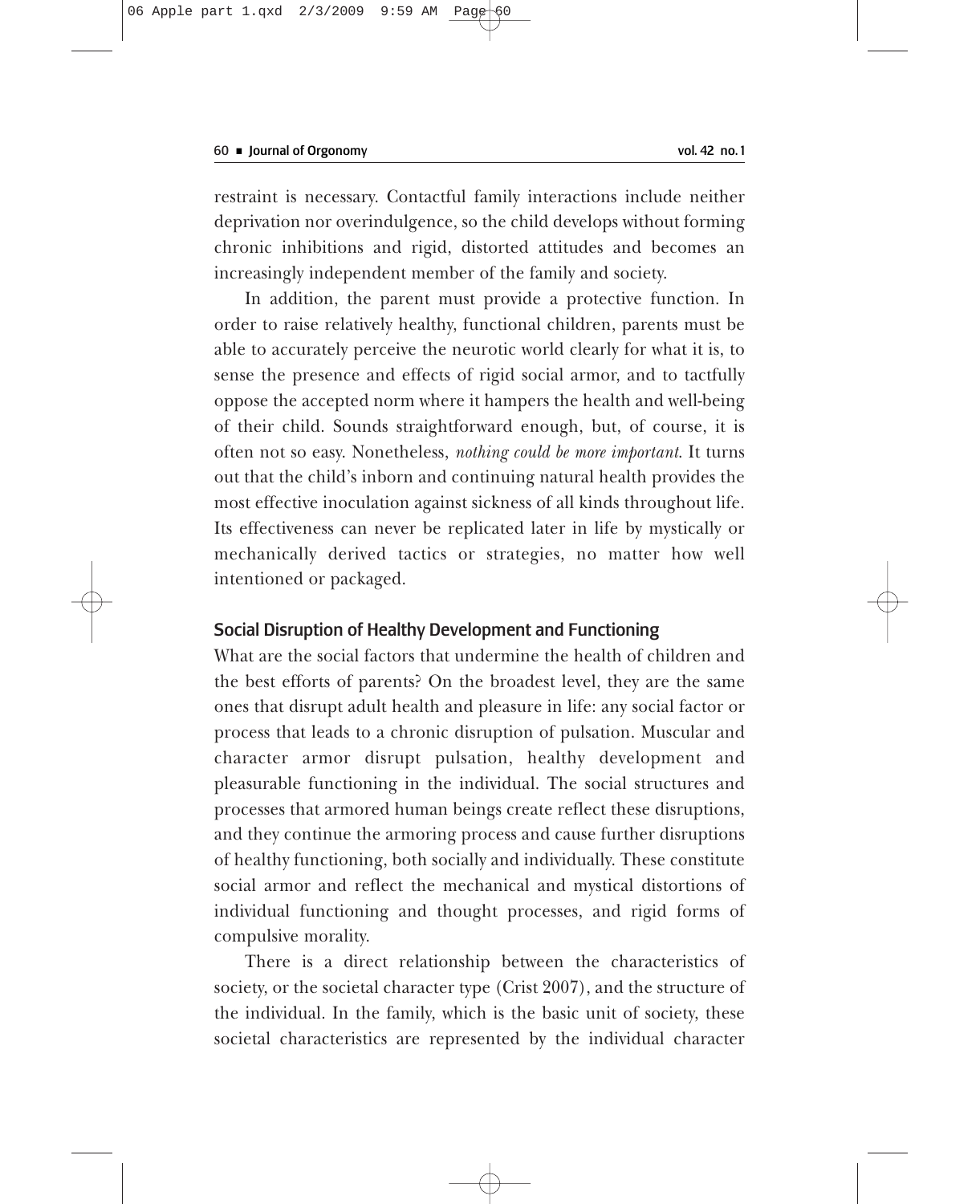structure of the parents, and then in the type of armor and character structure that develop in the infants and children in that family. The social relationship of the child to the armored and frustrating parent(s) is one of the critical factors in the formation of armor in the child. As children mature into adulthood and parenthood, they bring these armored patterns of interaction with them, and these tend to be acted out in the society. These conflicts are displaced onto the social realm and result in social pathology that takes two basic forms: authoritarian or anti-authoritarian (Konia 2008). As we will see, each has characteristic types of social armor that disrupt healthy development in children in unique ways.

But first, in the most deep and immediate sense, when considering social factors that impact the healthy development of children, parents must first consider their own functioning in relation to their children, to take that good hard look at themselves as possible representatives of what is sick in the culture from which they grew. What is there in their personal structure that is for, and what is against and cannot tolerate, the health of the child and its developing capacity for self-regulation? *Taking this hard look may be the only thing more emotionally difficult than raising healthy children*.

However, to work with children or to parent them effectively requires more than intellectual knowledge. As Reich once put it, one does not walk according to the principles of gravitation. If one is paralyzed, knowing the principles of gravitation will not help. It requires of adults some degree of emotional health, contactfulness and the ability to self-regulate as an individual, and as a parent.

In order to discharge the rational functions of parenthood—to protect the child's natural life and to remove every obstacle in the way of the plasticity of the bioenergy as the basis of his or her health parents must also be able to make contact with the social environment around them and their children, and know what in the social structure and social interactions are for, and what are against, the natural functioning and health of children.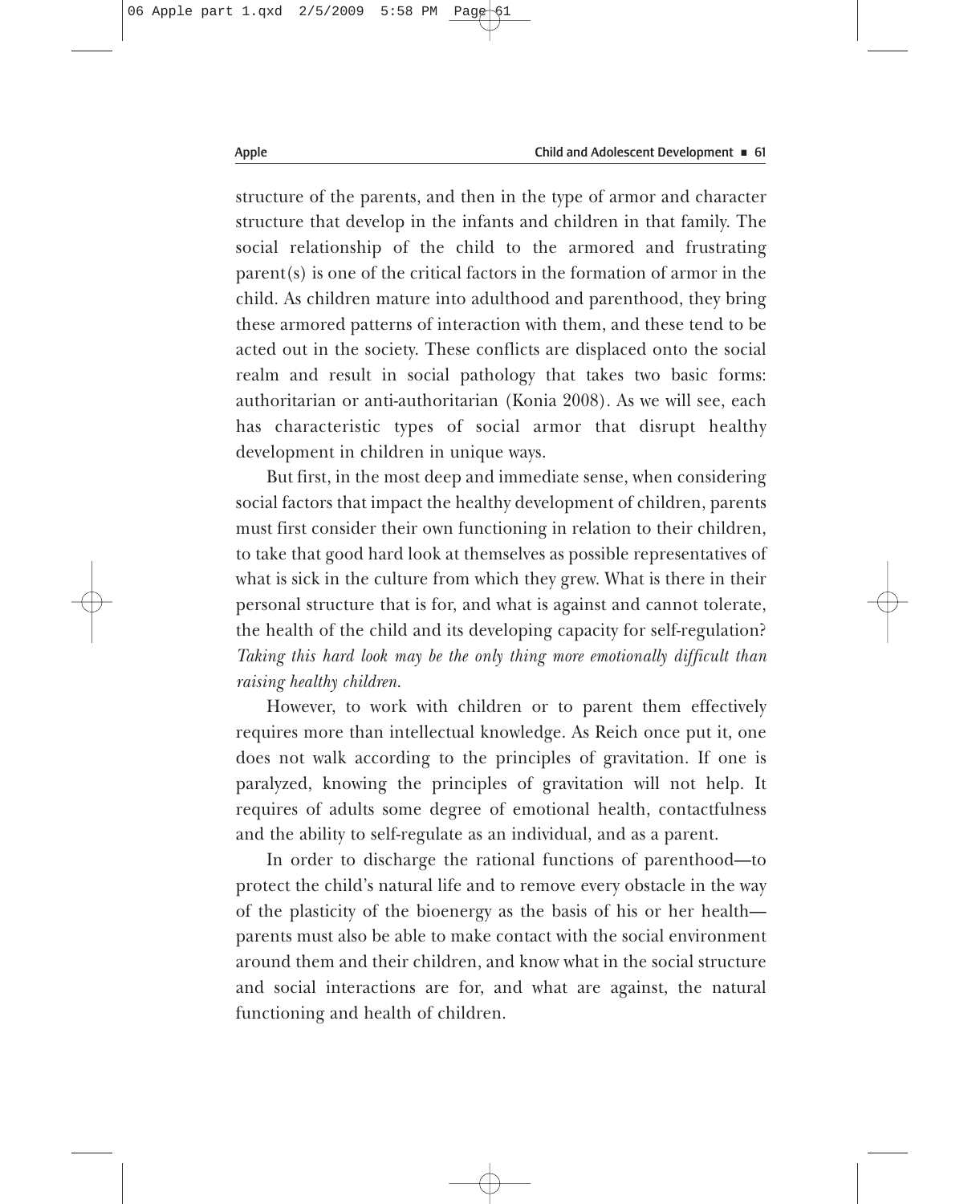# The Repressive Authoritarian Form of Social Order

Most of Reich's work regarding the relationship between individual armor and the surrounding social environment was concerned with authoritarian culture, which, until relatively recently, has been the prevailing form of Western society. He stated:

In brief, the goal of sexual suppression is that of producing an individual who is adjusted to the authoritarian order and who will submit to it in spite of all misery and degradation. At first the child has to submit to the structure of the authoritarian miniature state, the family; this makes it capable of later subordination to the general authoritarian system. The formation of the authoritarian structure takes place through the anchoring of sexual inhibition and sexual anxiety. (Reich 1946, page 24)

To the extent that a society is healthy, parents are supported in using their natural authority to support the child and adolescent's healthy expressions. However, in the authoritarian form of armored society, rational authority is replaced by rigid authoritarianism, which promotes life-negative and sexually restrictive attitudes with little awareness or concern for the child's health or happiness. Here, while authority may allow expression of some core impulses, it represses others, most notably healthy sexual impulses, creating harsh secondary impulses. Authoritarian restrictions also curb a great deal of secondary destructive impulses, albeit in a rigid and moralistic manner. Thus, authoritarianism contains both rational elements (when it supports core impulses and curbs secondary impulses), and irrational elements (in thwarting core impulses). As Reich noted, the authoritarian social order, with its patriarchal family structure and mystical-moral underpinning, perpetuates armoring from one generation to the next.

# The Permissive Anti-Authoritarian Form of Social Order

Reich also anticipated a key factor that would be responsible for the worldwide breakdown of the authoritarian social order:

The anchoring of a social order which frustrates the gratification of needs to a considerable extent goes with the development of psychic factors that tend to undermine this characterological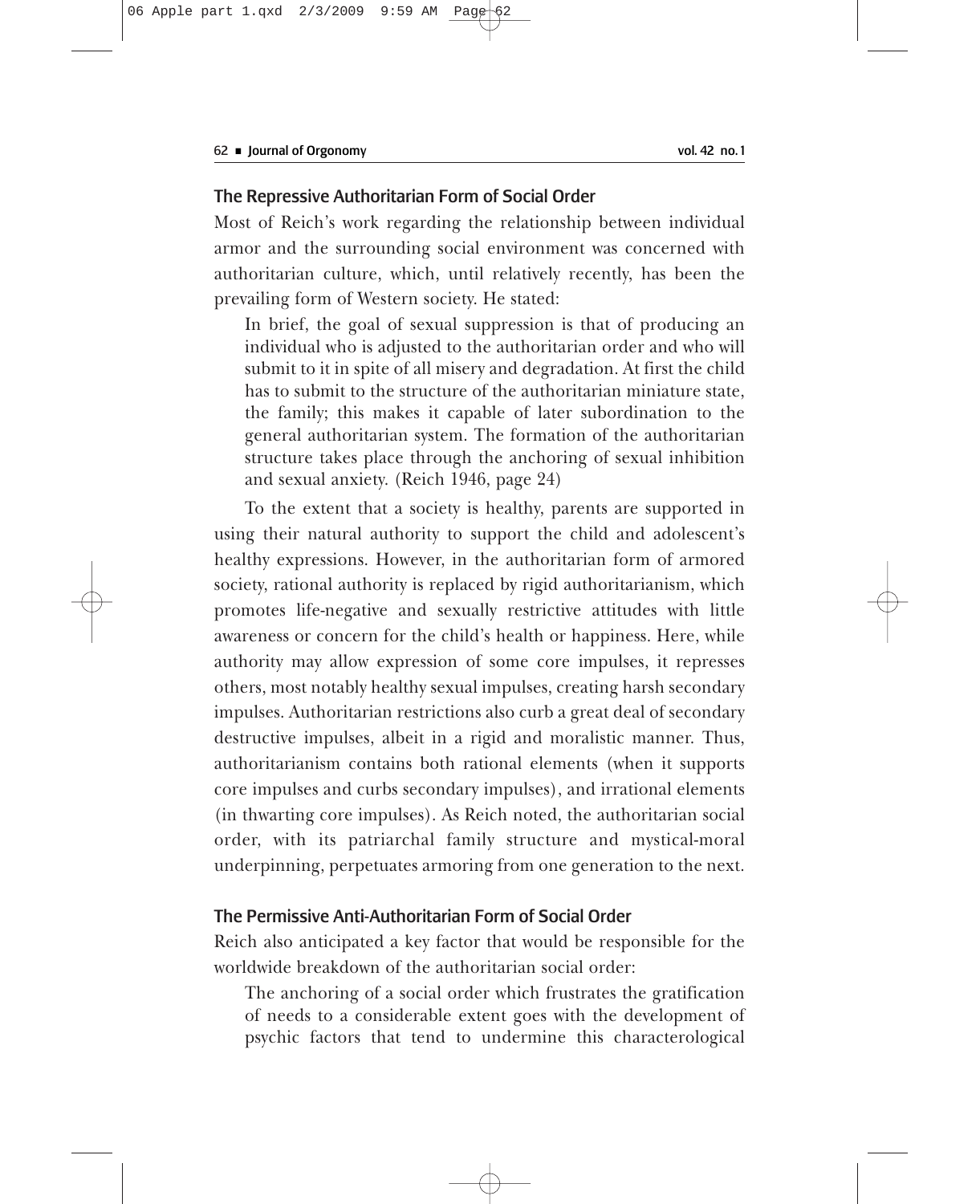anchoring. Gradually, with the development of the social process, there develops an ever-increasing discrepancy between enforced renunciation and increased [energetic] libidinal tension: this discrepancy undermines 'tradition' and forms the psychological core of attitudes which threaten the anchoring. (Reich 1949a, page xxiii)[bracketed word added]

Today, we are witnessing the breakdown of these conventional, authoritarian social structures. Beginning earlier in the twentieth century but coming to a head, so to speak, during the 1960s, these traditions were undermined, and American society began to evolve or devolve—from an authoritarian to an increasingly antiauthoritarian social system. Parents are living and raising their children in a society that has elements of both authoritarian and antiauthoritarian social characteristics, which presents its own unique challenges to raising healthy children.

One might wonder if this is not a good thing, the breaking down of authoritarian social armor that creates and perpetuates armoring. Unfortunately, *it is not*. Recall that early armoring forever alters the natural primary expressions and love impulses that originate from the biological core. Without the distinction between primary core impulses of sexuality and work and secondary destructive drives, it is not possible to determine whether any social action, be it legislation or a parental response, is a rational response to a given social problem.

Armor comes to have a very important function, albeit not one based on health; that is, holding back destructive expression. Reich found that when inexperienced therapists remove armor haphazardly, functioning breaks down suddenly, leading to disorientation and contactlessness. He called this phenomenon "freedom giddiness." This same phenomenon occurs in society. In 1949 Reich stated:

If today or tomorrow the authoritarian state organization were suddenly abolished so that people could do as they pleased, not freedom but chaos would result. Years of utter disorientation would have to pass before the human race would learn to live according to the principles of natural self-regulation. (Reich 1949b, page 107)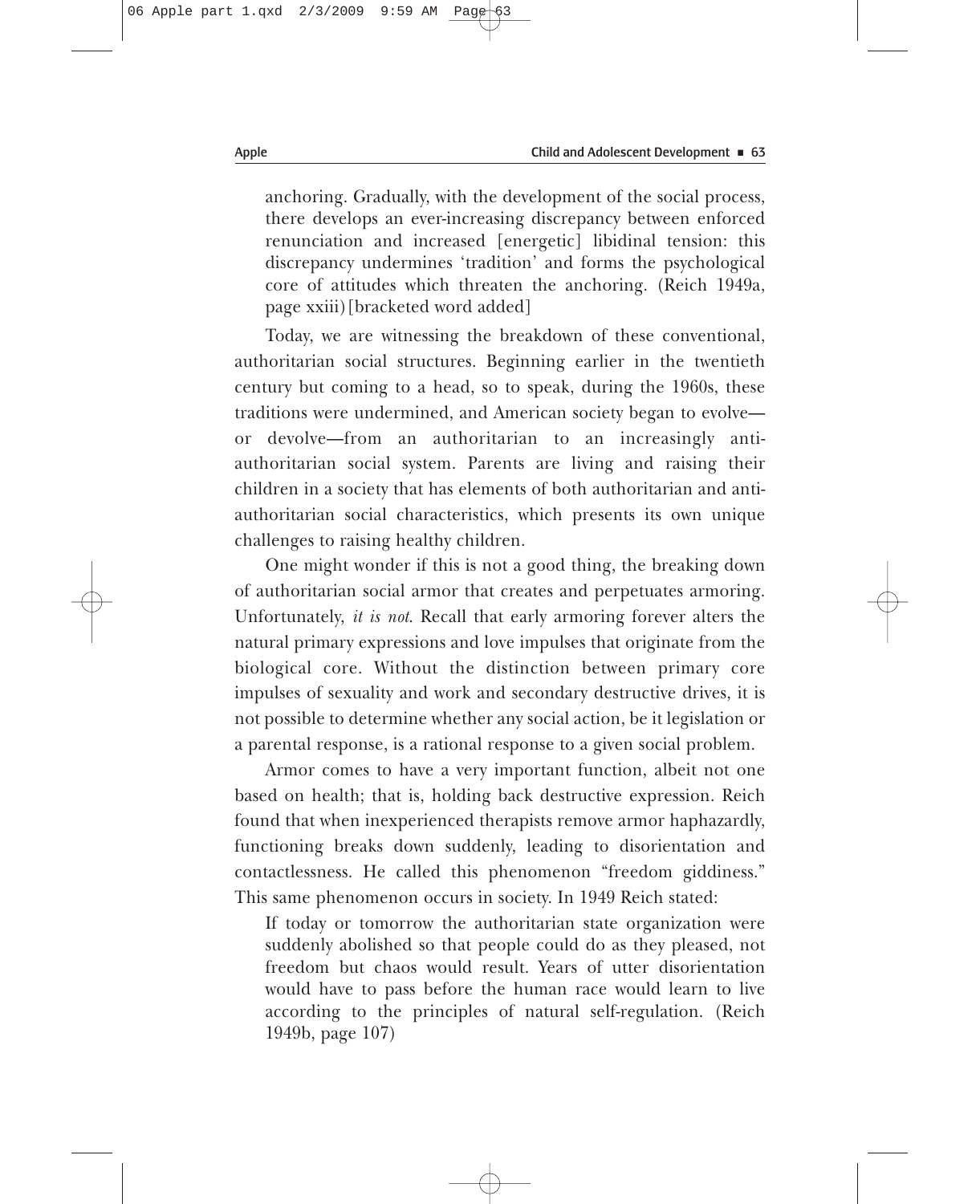Like authoritarian ones, anti-authoritarian societies also reproduce themselves in the character formation of individuals through social armor and institutions, again in particular by the parents in the family. Here the family structure is not *overtly* sexnegative, but instead is chronically permissive. Anti-life and anti-sexual messages are cloaked by the general attitude of "Just do it." Permitting and indulging the child's wishes and a laissez-faire lack of parental guidance have replaced repression. This produces impulsivity. The parents who thus abdicate rational authority give license to all the child's drives indiscriminately—primary healthy impulses, if there are any, but more often the secondary destructive impulses, of which there are many. This creates confusion and anxiety in the child, as well as an inability to sustain emotional charge or tolerate anxiety.

It is important to understand that frustration of the child's healthy development is not just a result of "trauma" in the usual sense of the word, but may occur from coldness, emotional absence, preoccupation, or being in a constant rush. The contactless state can pervade every area of family life and takes different forms in authoritarian versus anti-authoritarian homes, although both are destructive. As we sometimes say, the parents have to be home in order for the child to successfully grow up and leave.

In the anti-authoritarian atmosphere, there is an emphasis on expression without much restraint. Dr. Konia has noted that:

Today, we are confronted with the breakdown of old, authoritarian social structures and the rise of an anti-authoritarian society. This trend began with a weakening of the authoritarian family and social order and was accompanied by a loosening of muscular armor in the masses and a corresponding increase in ocular armor…Because muscular armor has weakened and ocular armor has intensified, the destructive secondary layer is able to break through the social façade with the help of rationalizations of all kinds. This is expressed socially with an increase in pregenital sexual activity and irrational and destructive social behavior, including criminal behavior. (Konia 2008, page 211).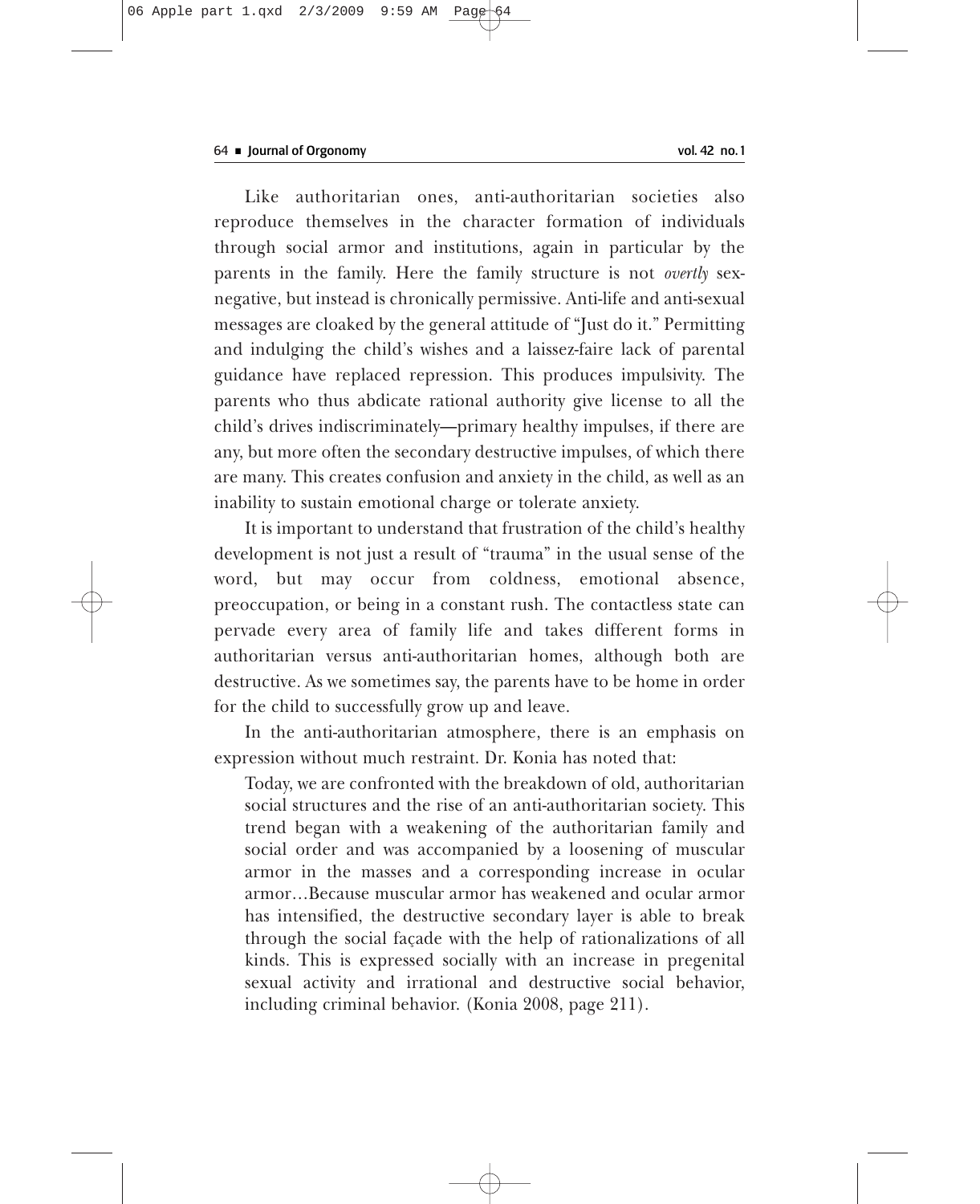Much of this expression occurs under the guise of freedom and at the expense of individual responsibility.

Ocular armor consists of chronic contraction of the muscles of the head, and of the brain and its vascular network as well. It leads to serious and sometimes dangerous perceptual and cognitive distortions. This increase in the ocular armor of individuals parallels increased contactlessness in social interactions.

Contact occurs when the natural functions of excitation and perception are present and integrated—when there is accurate perception of bioenergetic excitation. Disruption of contact is at the root of all social disturbances, including those between parents and children.

Efforts to overcome the state of contactlessness—to feel something —result in what is called "substitute contact." These behaviors are attempts to make contact when genuine relatedness is disturbed by armor. In an effort to break through their armor, adolescents are more likely to seek substitute gratification through behaviors that discharge tension and secondary impulses.

Much of the disturbing behavior we observe in children are contactless and substitute behavior. Examples include overtalking, overeating, acting out sexually and otherwise, such as in substance abuse, and passive distraction with various forms of electronic entertainment. Parents may passively allow or encourage and actively support their children's substitute behavior.

Another current and widespread example of substitute contact is materialism and consumerism. A young patient had a meltdown when his parents would not give him thirty dollars for a pack of Pokemon cards that the child "just had to have." Instead of exporting the core values on which our country was founded, today the United States to a great degree is exporting consumerism and materialism.

Along with the destructive effects of contactlessness, the child experiences a sense of alienation, emotional deadening, and a rise in anxiety, leading to increased hyperactivity and impulsive behavior. He or she also develops an anti-authoritarian character attitude, and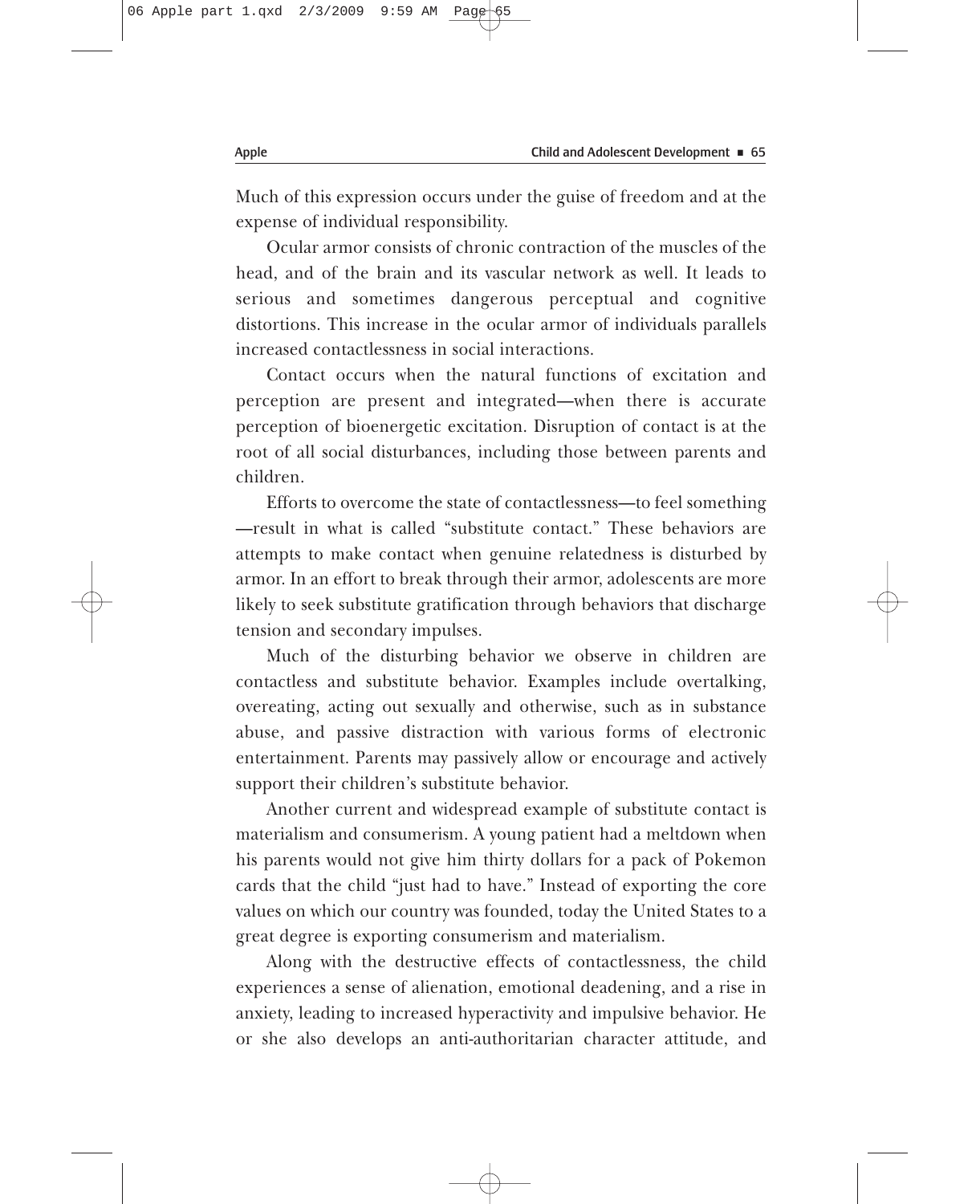instead of being rationally obedient and appropriately behaved, will tend to be bratty, obstinate, and unrestrained. Sometimes, such children seem to behave as if they are begging for rational limits, although they would never admit to it. One finds aimlessness and inability of the individual to take charge of his or her life in a serious manner. With increased ocular armor there is increased intellectualism, smart-mouthed impudence, and "smart-ass" rationalizations to justify destructive behavior. For example, when I tried to confront his complete dependency on marijuana, a teenage boy said contemptuously, "Well, Thomas Jefferson grew 18 acres of pot on his farm, and he wrote the Declaration of Independence."

In the absence of contactful parenting there is increased anxiety. In an effort to numb themselves against the anxiety and fear of real contact, or to try to make contact with the core, the child and adolescent are more likely to seek substitute gratification. However, substitute behavior can never be fully or deeply satisfying. In fact, it leads to increased anxiety over time, and is, as is clearly seen in the case of drug use, immediately and directly destructive. It leads to further contactlessness with both individual and social chaos.

Several years ago I had a very nice but very withdrawn and anxious 12-year old boy in therapy. His parents appeared to be, on first glance, remarkably beautiful and successful people, but their child was "a real mess." After much work in therapy helping him to make and tolerate contact with his anxiety, my patient began to remember hours of mysterious, terrified and lonely times as a young child during the evenings, sometimes even with his parents physically present in the room with him. I subsequently learned that in his early years his parents smoked a lot of marijuana and actively experimented with hallucinogens. Both of them were physically present but emotionally unavailable for their son. He had no clue what was going on, but he felt it.

In summary, in both the authoritarian and anti-authoritarian social order and family structure, contactlessness prevents the accurate perception of the child's needs and emotional state, and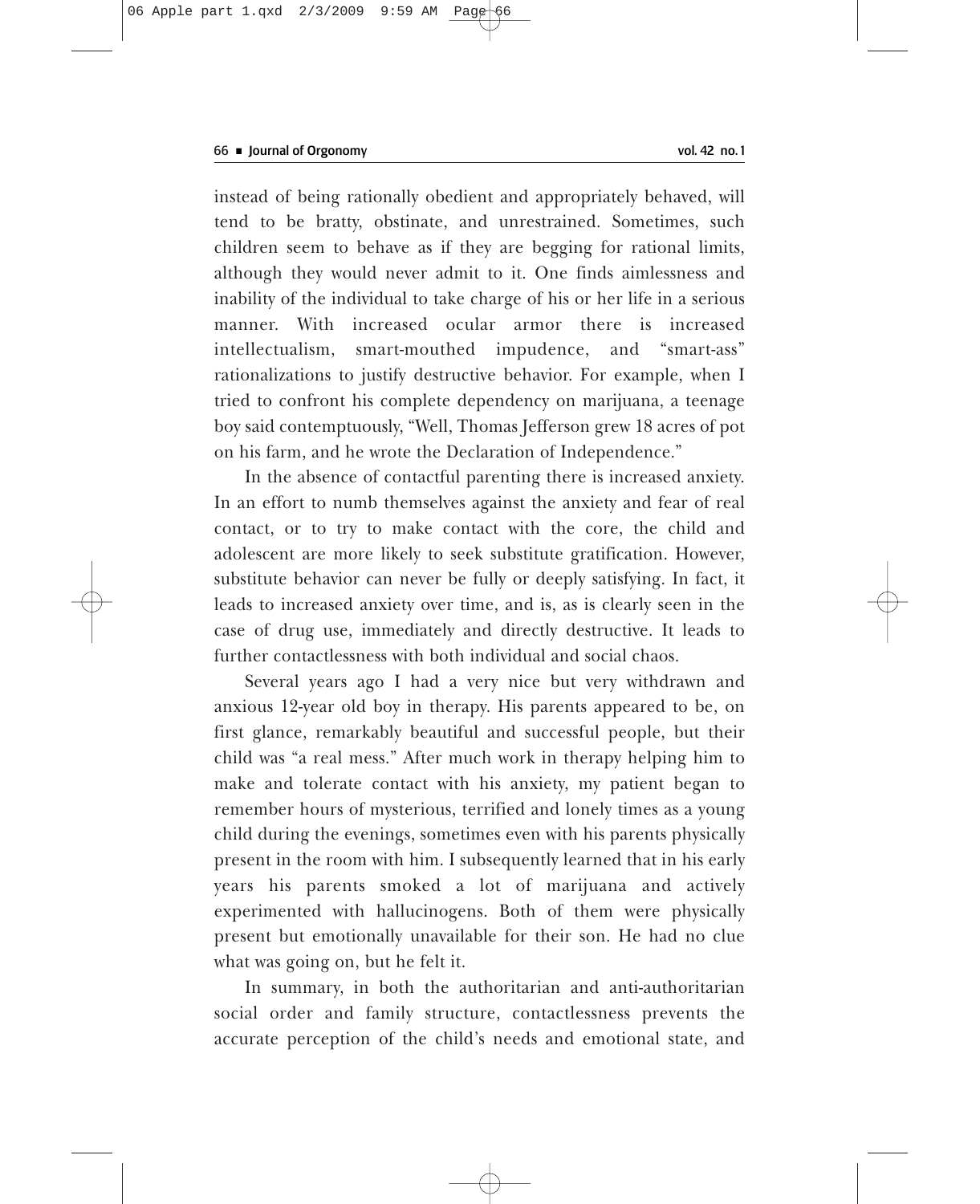both lack rational, contactful guidance based on a nurturing relationship. Both are unable to support and protect the development of self-regulation, and distinguish between core and secondary impulses in the child in order to provide an appropriate response to these impulses.

# Social Armor: Compulsive Morality and its Effect on Children

Social armor is the equivalent of individual armor. It consists of rigid processes of distorted social functioning and the consequences of those processes in the social realm, such as social patterns of interaction, traditions, customs, rituals, laws and secondary layer impulses such as sadistic sexuality in advertisements, on television and in movies. Social armor preserves and perpetuates individual armoring and all of its manifestations such as distorted functioning and thinking.

One specific and important form of social armor are the "rules" or "moral guidelines" that are valued and govern the functioning of a society or social group. In healthier groups functioning is "governed" or organized by the natural, organic process of self-regulation. In the healthier society we find what Reich termed "natural morality," which is grounded in the clear perception of sensations of energy movement unimpeded by armor. Natural morality develops from contact with the biological core and supports the core functions of life.

However, when energy movement is blocked by armor, natural morality becomes distorted and turns cruel and inflexible, resulting in the compulsive morality of armored societies. Each form of social order, authoritarian or anti-authoritarian, has its corresponding and unique form of compulsive morality.

These moralistic "rules" can be all but invisible—people are often unconscious of or not in contact with them. Nonetheless, they have a powerful effect on behavior. The repressive and more overtly sexnegative, compulsive moralism of the traditional authoritarian social order becomes a part of the character structure of the individual living within that social order. For example, the attitude that "one should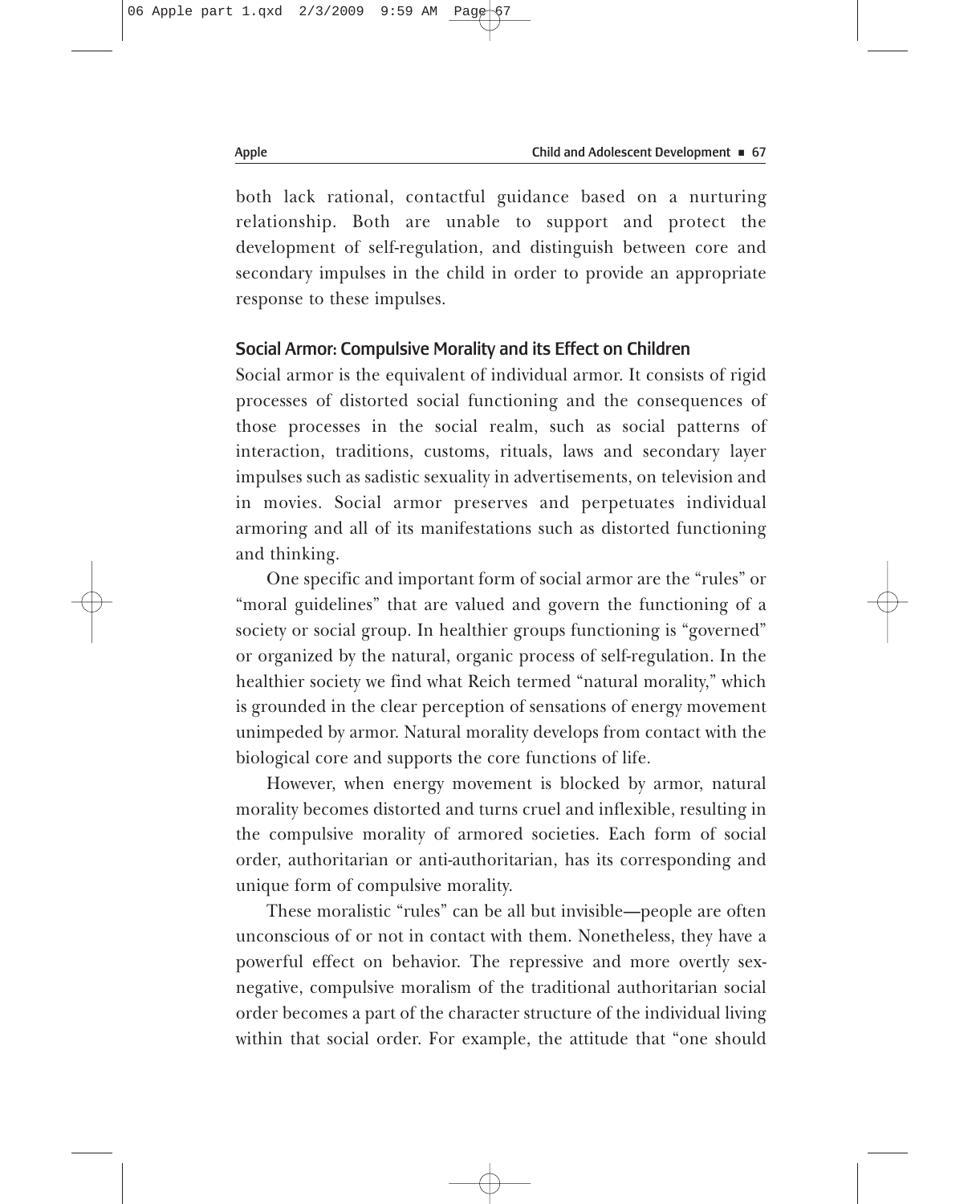wait for marriage before having sex," while in conflict with natural, healthy impulses, also "seems appropriate" to the traditional, repressed neurotic. Compulsive rules can sometimes be identified literally or figuratively by the word "should" or "should not," as in: "Boys should not cry;" "Girls who really love their boyfriends should not have sex with them before marriage."

While not as overt, there are also compulsive moralistic rules that are found in the anti-authoritarian social order. The moral edicts in the background might be: "If you want to, you should just do it; who cares? It's ok, if you don't get caught;" or "You shouldn't trust anyone over 30," "Everybody ought to get stoned—you should just try it;" or "You need to hook up with that bitch," or "You should feel free to take what you want." These are the messages that children see increasingly glorified in the media, and sometimes feel are the standard in their peer group interactions.

It appears that the compulsive morality of the authoritarian order overemphasizes restraint while the morality of the anti-authoritarian order overemphasizes expression with little appreciation for the rights of others, or the distinction between healthy and destructive impulses. The motto of the anti-authoritarian order seems to be "Just do it," whereas the catch phrase of the traditional order is "Just don't do it." In sharp contrast, only when the individual is capable of expression of core impulses *and* restraint—when both are in contact and integrated in the individual and the culture—can there be true self-regulation and natural, healthy morality.

One example of compulsive moralism that most people readily perceive is political correctness (PC). Despite PC's professed rationale —the encouragement of a just and fair system of social rules of conduct applied to one and all members of society equally—its effect is often that of restraining healthy expression, such as the suppression of the free flow of ideas and the spontaneous use of language in a free society. As an example, a psychologist once chided me in public for using the word "promiscuous" because it was old-fashioned, sexist and judgmental. On the other hand, PC often promotes secondary layer